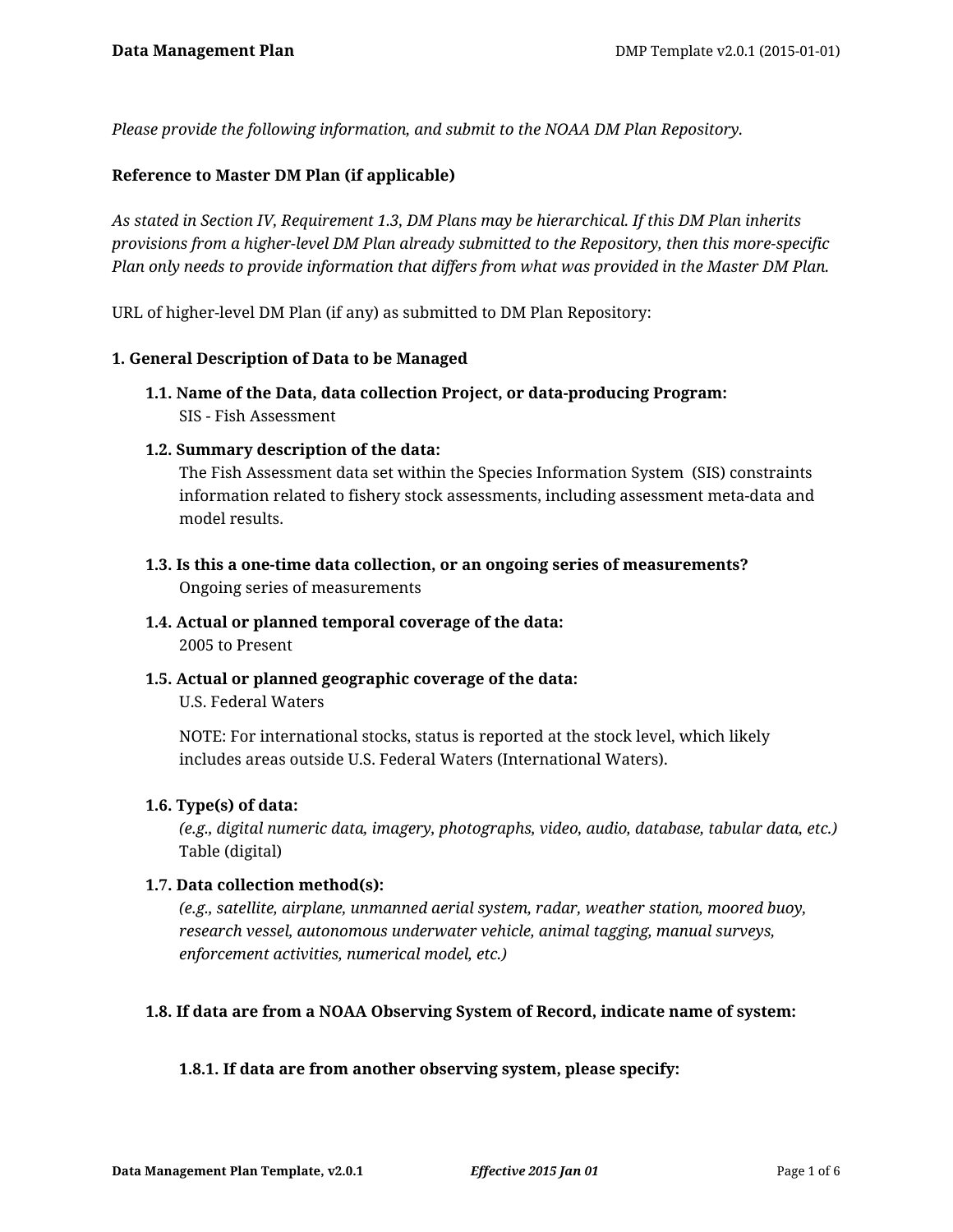## **2. Point of Contact for this Data Management Plan (author or maintainer)**

**2.1. Name:**

Jeffrey Vieser

- **2.2. Title:** Metadata Contact
- **2.3. Affiliation or facility:**
- **2.4. E-mail address:** jeffrey.vieser@noaa.gov
- **2.5. Phone number:** 301-427-8112

## **3. Responsible Party for Data Management**

*Program Managers, or their designee, shall be responsible for assuring the proper management of the data produced by their Program. Please indicate the responsible party below.*

**3.1. Name:** Jeffrey Vieser

**3.2. Title:** Data Steward

## **4. Resources**

*Programs must identify resources within their own budget for managing the data they produce.*

## **4.1. Have resources for management of these data been identified?**

Yes

# **4.2. Approximate percentage of the budget for these data devoted to data management ( specify percentage or "unknown"):**

Unknown

## **5. Data Lineage and Quality**

*NOAA has issued Information Quality Guidelines for ensuring and maximizing the quality, objectivity, utility, and integrity of information which it disseminates.*

# **5.1. Processing workflow of the data from collection or acquisition to making it publicly accessible**

*(describe or provide URL of description):*

Lineage Statement:

NOAA Fisheries Science Center representatives compile stock assessment information and assessment results (summary data, time series and survey-assessment linkages) for entry in the SIS database after stock assessments are considered final (i.e. have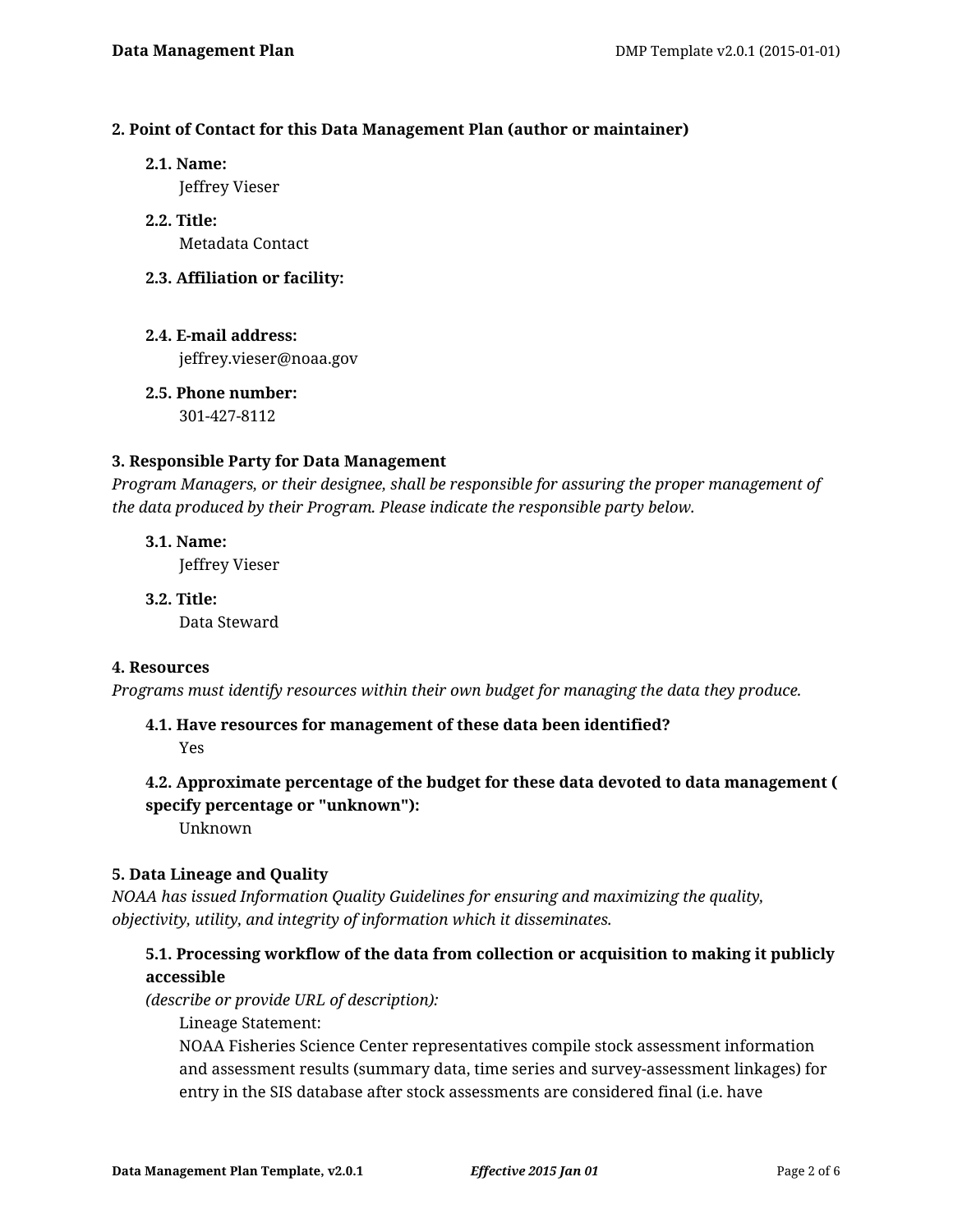completed their regional peer review processes and are available for use as advice to managers). Stock assessment refers to the processes of collecting, analyzing, and reporting demographic information for the purpose of determining the effects of fishing on fish populations. Assessments involve some sort of quantitative data analysis and provide information necessary to estimate the current abundance and exploitation rates of resources relative to predefined goals. Assessment information include: update to a trend analysis using the most recent catch and abundance index to provide an updated status report; interpretation of the most recent survey abundance data as absolute biomass, multiplying by target exploitation rate, and providing updated quota recommendations; incorporation of the most recent data into a dynamic model and using the results to update status determinations, quotas, etc. Simple data reports (catch reports, report of abundance index from a recent fishery-independent survey, report on a data workshop for data that could be used in an assessment) do not qualify as assessments and are not routinely entered into SIS. Stock assessments that do not pass their technical regional peer review are included in SIS but are limited to reflect the descriptive information about the assessment (i.e. the attempted level of effort for the assessment, review process, and citation). 2. An assessment record is created for a SIS entity (e.g. stock or stock complex) and includes assessment summary information, assessment time series, and assessment-survey links. To create an assessment record, the Science Center representative selects an entity and enters the assessment summary information including: 1) Assessment Year and Assessment Month 2) Assessment Model 3) Model Version 4) Lead Lab 5) Point of Contact 6) Update Type: 7) Review Type 8) Levels of Life History data 9) Levels of Stock Assessment 10) Levels of Stock Assessment 11) Levels of Catch Data 12) Levels of Abundance Data 13) Citation: 14) Fishing Mortality Rate (F) Related Data 15) B (biomass) Related Fields 3. After an assessment record has been created in SIS, time series information can be entered. The time series entry is associated with an individual assessment record in SIS. Time series data can include data inputs and/or model outputs and are used to show trends in population and fishing effort. Each set of time series data must contain the following descriptive fields: time series year, parameter category, data type, primary flag, data source, basis, range, statistic, and scalar as well as the time series value. 4. After an assessment record has been created in SIS, the Science Center representative can add assessment-survey links. This information is used to track fishery-independent surveys and other inputs used as abundance indicators in stock assessments. The overall assessment-survey link entry is associated with an individual assessment record in SIS and survey links are created for each abundance indicator/survey used or explored in the stock assessment. Survey link records contain the following data inputs: survey name or other category; notes (if needed); and influence degree.

# **5.1.1. If data at different stages of the workflow, or products derived from these data, are subject to a separate data management plan, provide reference to other plan:**

**5.2. Quality control procedures employed (describe or provide URL of description):**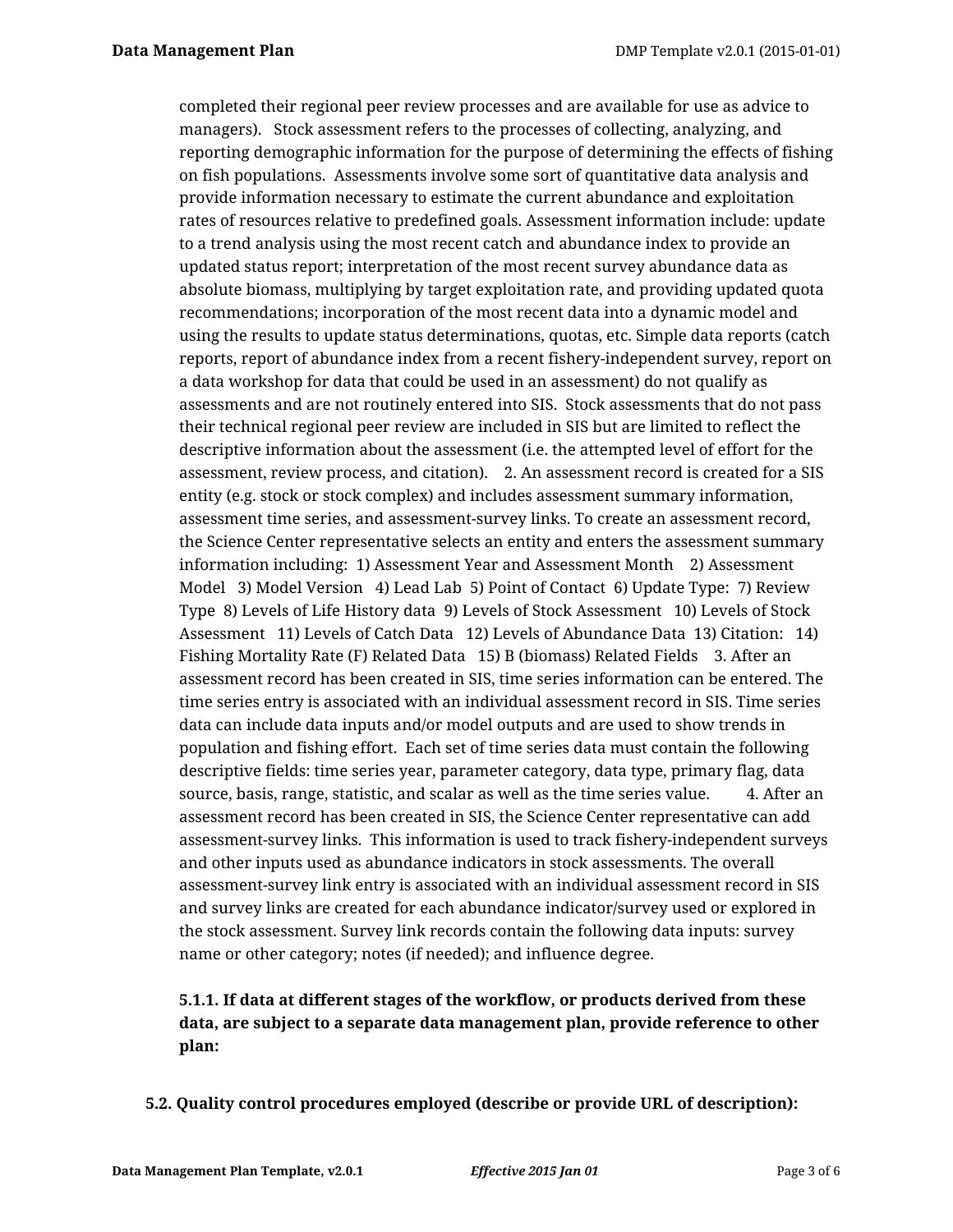Stock assessment information is entered by Regional Points of Contact Completeness and QC is checked by SIS data set adminsitrator.

## **6. Data Documentation**

*The EDMC Data Documentation Procedural Directive requires that NOAA data be well documented, specifies the use of ISO 19115 and related standards for documentation of new data, and provides links to resources and tools for metadata creation and validation.*

# **6.1. Does metadata comply with EDMC Data Documentation directive?** No

**6.1.1. If metadata are non-existent or non-compliant, please explain:** Missing/invalid information:

- 1.7. Data collection method(s)
- **6.2. Name of organization or facility providing metadata hosting:** NMFS Office of Science and Technology
	- **6.2.1. If service is needed for metadata hosting, please indicate:**

## **6.3. URL of metadata folder or data catalog, if known:**

https://www.fisheries.noaa.gov/inport/item/25795

## **6.4. Process for producing and maintaining metadata**

*(describe or provide URL of description):*

Metadata produced and maintained in accordance with the NOAA Data Documentation Procedural Directive: https://nosc.noaa.gov/EDMC/DAARWG/docs/EDMC\_PD-Data\_Documentation\_v1.pdf

## **7. Data Access**

*NAO 212-15 states that access to environmental data may only be restricted when distribution is explicitly limited by law, regulation, policy (such as those applicable to personally identifiable information or protected critical infrastructure information or proprietary trade information) or by security requirements. The EDMC Data Access Procedural Directive contains specific guidance, recommends the use of open-standard, interoperable, non-proprietary web services, provides information about resources and tools to enable data access, and includes a Waiver to be submitted to justify any approach other than full, unrestricted public access.*

### **7.1. Do these data comply with the Data Access directive?**

No

**7.1.1. If the data are not to be made available to the public at all, or with limitations, has a Waiver (Appendix A of Data Access directive) been filed?** No

**7.1.2. If there are limitations to public data access, describe how data are protected from unauthorized access or disclosure:**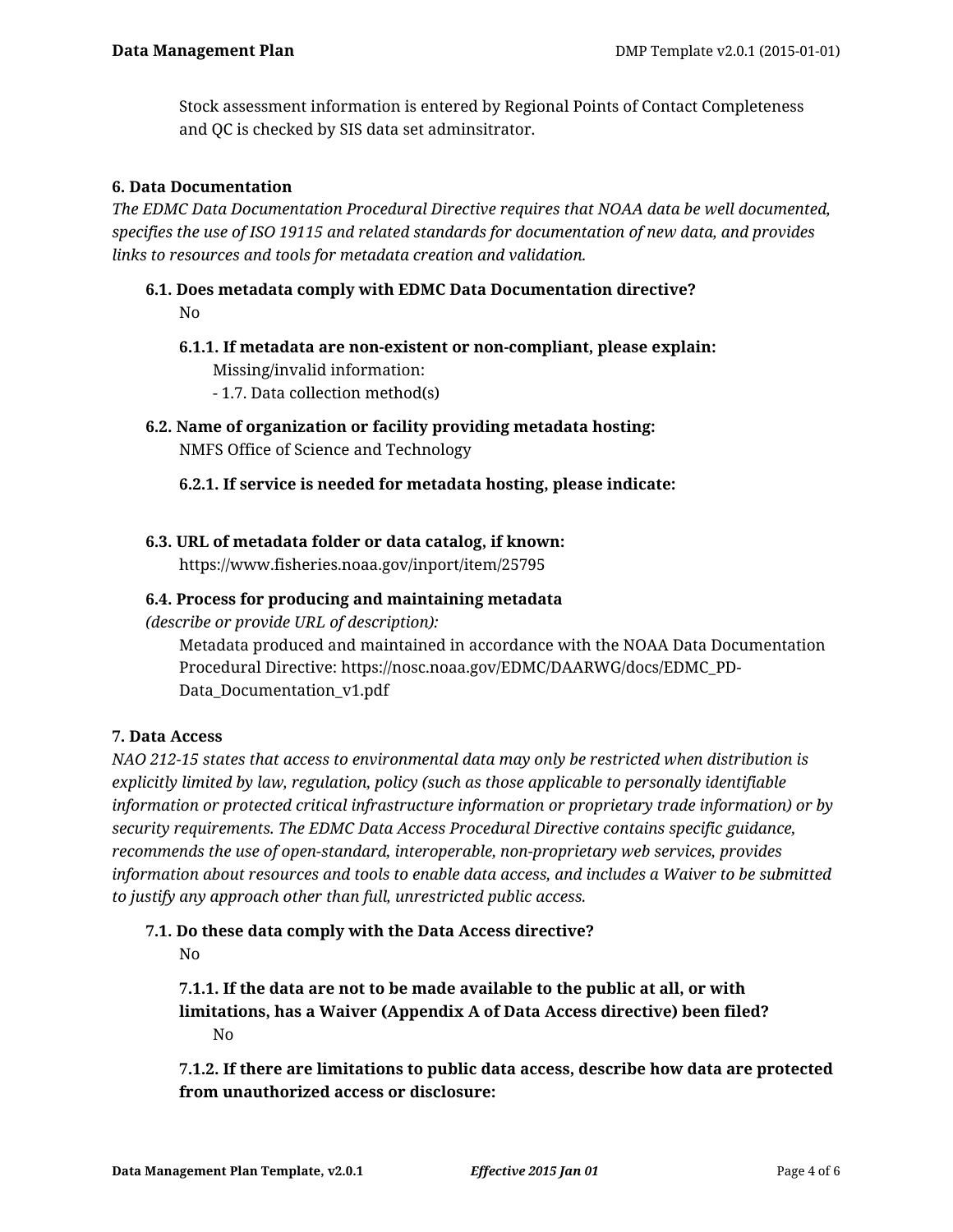No Restrictions

**7.2. Name of organization of facility providing data access:**

NMFS Office of Science and Technology (OST)

- **7.2.1. If data hosting service is needed, please indicate:** Yes
- **7.2.2. URL of data access service, if known:**
- **7.3. Data access methods or services offered:**

Data for FSSI stocks can be accessed through the SIS Public Portal. Additional data can be obtained by sending a request to Stacey.Miller@noaa.gov

**7.4. Approximate delay between data collection and dissemination:**

5 Days

**7.4.1. If delay is longer than latency of automated processing, indicate under what authority data access is delayed:**

## **8. Data Preservation and Protection**

*The NOAA Procedure for Scientific Records Appraisal and Archive Approval describes how to identify, appraise and decide what scientific records are to be preserved in a NOAA archive.*

## **8.1. Actual or planned long-term data archive location:**

*(Specify NCEI-MD, NCEI-CO, NCEI-NC, NCEI-MS, World Data Center (WDC) facility, Other, To Be Determined, Unable to Archive, or No Archiving Intended)* TO\_BE\_DETERMINED

**8.1.1. If World Data Center or Other, specify:**

**8.1.2. If To Be Determined, Unable to Archive or No Archiving Intended, explain:**

- **8.2. Data storage facility prior to being sent to an archive facility (if any):** NMFS Office of Science and Technology - Silver Spring, MD
- **8.3. Approximate delay between data collection and submission to an archive facility:** Unknown

# **8.4. How will the data be protected from accidental or malicious modification or deletion prior to receipt by the archive?**

*Discuss data back-up, disaster recovery/contingency planning, and off-site data storage relevant to the data collection*

This application is hosted by the Office of Science and Technology within the NOAA System 4020 and is compliant with all applicable Federal Government security policies.